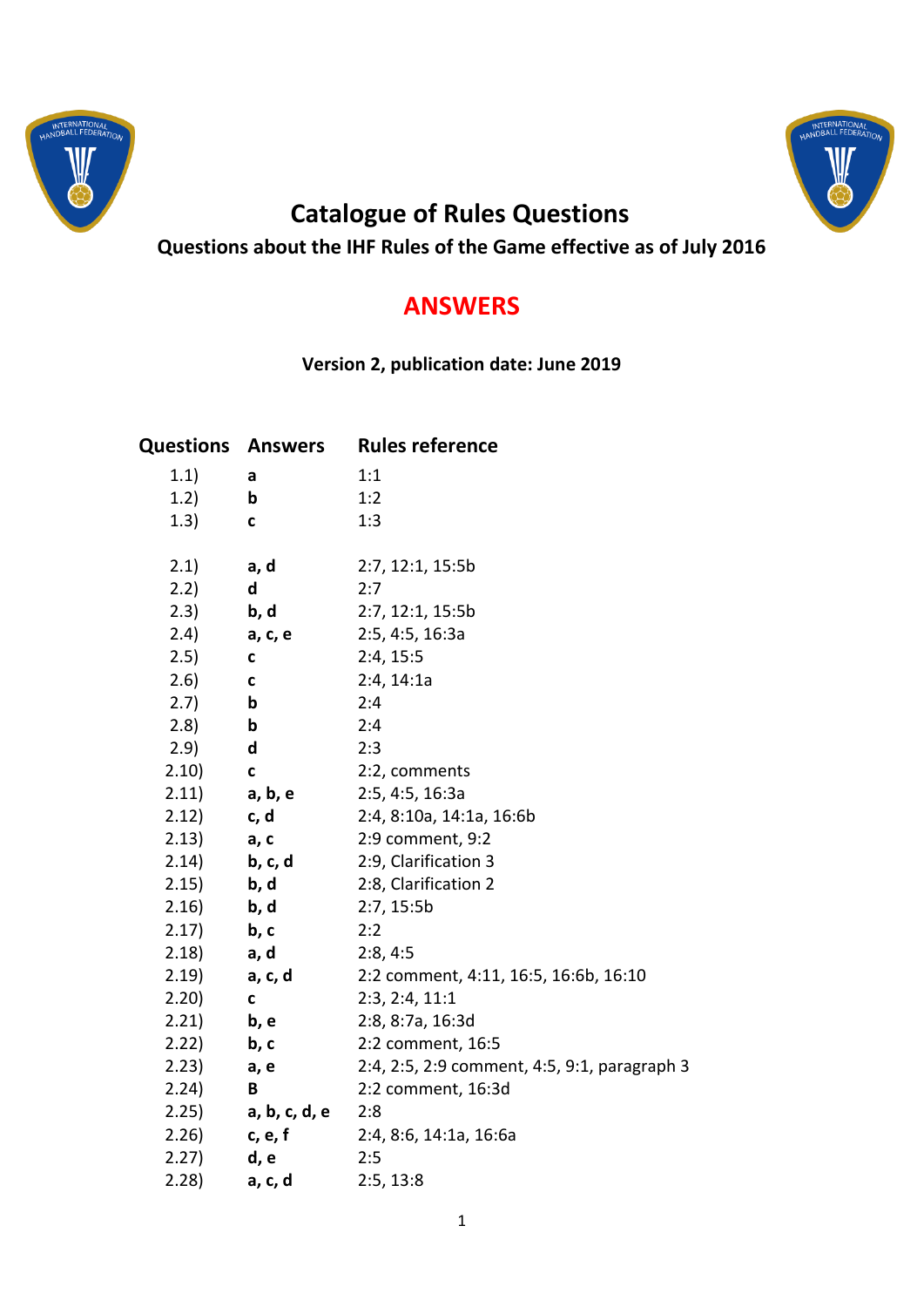| 2.29)  | b, c, e, f   | 2:9, 2:9 comment, 13:4a, 15:5b, Clarification 3, paragraph 10 |
|--------|--------------|---------------------------------------------------------------|
| 2.30)  | b, f         | 2:7, 13:4b                                                    |
| 2.31)  | b, e         | 2:7, 13:4a                                                    |
| 2.32)  | b, e         | 2:7, 13:4b                                                    |
| 2.33)  | a, b, c      | 2:8, 8:7c, 15:9, 16:1b, Clarification 2c                      |
| 2.34)  | a, c, e      | 2:8, Clarification 2                                          |
| 2.35)  | $\mathsf{a}$ | <b>Clarification 3</b>                                        |
| 2.36)  | b, d, e      | 2:10, Clarification 3                                         |
| 2.37)  | C            | 2:10, Clarification 3                                         |
| 2.38)  | b, d         | 6:5, Clarification 3                                          |
| 2.39)  | d            | <b>Clarification 3</b>                                        |
| 2.40)  | a            | 2:8, 2:10, Clarification 3                                    |
| 2.41)  | a, d         | 2:8, 2:9 comment, Clarification 3                             |
| 2.42)  | $\mathsf{a}$ | 2:2 comment                                                   |
| 2.43)  | b, c         | 2:10, Clarification 3                                         |
| (2.44) | a, d, e, f   | 2:10, Clarification 3                                         |
| 2.45)  | b, d         | Clarification 3, 2:10                                         |
| 2.46)  | b, e         | 2:10, 13:4, Clarification 3                                   |
| 2.47)  | a, c, d      | 2:10, 6:5, Clarification 3                                    |
| 2.48)  | b, e         | 2:10, 13:4, Clarification 3                                   |
| 2.49)  | a, c, d      | 2:10, Clarification 3, in connection with 2:4                 |
|        |              |                                                               |
| 3.1)   | d            | 3:1                                                           |
| 3.2)   | $\mathbf{C}$ | 3:2                                                           |
| 3.3)   | d            | 3:2                                                           |
| 3.4)   | $\mathbf{C}$ | 3:4                                                           |
|        |              |                                                               |
| 4.1)   | $\mathbf{C}$ | 4:1, 4:3                                                      |
| 4.2)   | a            | 4:1                                                           |
| 4.3)   | d, e         | 4:2                                                           |
| 4.4)   | a            | 4:1                                                           |
| 4.5)   | a            | 4:3                                                           |
| 4.6)   | c, d         | 4:3, 16:1b                                                    |
| 4.7)   | a, d         | 4:5, 13:3, 16:3a, Clarification 7                             |
| (4.8)  | c, d         | 4:3, 13:3, 13:4                                               |
| 4.9)   | b            | 4:11                                                          |
| 4.10)  | d, e         | 4:2, 16:3e                                                    |
| 4.11)  | d            | 4:4, 4:6, 16:3a                                               |
| 4.12)  | d, e         | 4:2, 4:11                                                     |
| 4.13)  | a            | 4:1                                                           |
| 4.14)  | a, c         | 4:4, 4:5, 13:6, 16:3a                                         |
| 4.15)  | b, d         | 4:5, 13:3, 16:3a                                              |
| 4.16)  | b, d         | 4:5, 13:3, 16:3a                                              |
| 4.17)  | a, c         | 4:5, 13:3, 16:3a                                              |
| 4.18)  | b            | 4:1, 4:8                                                      |
| 4.19)  | c, e         | 4:5, 13:3, 16:3a                                              |
| 4.20   | b, d         | 4:1, 4:5, 13:3, 16:3a                                         |
| 4.21)  | b            | 4:5, 13:2, 14:2, 16:3a                                        |
|        |              |                                                               |
|        |              | 2                                                             |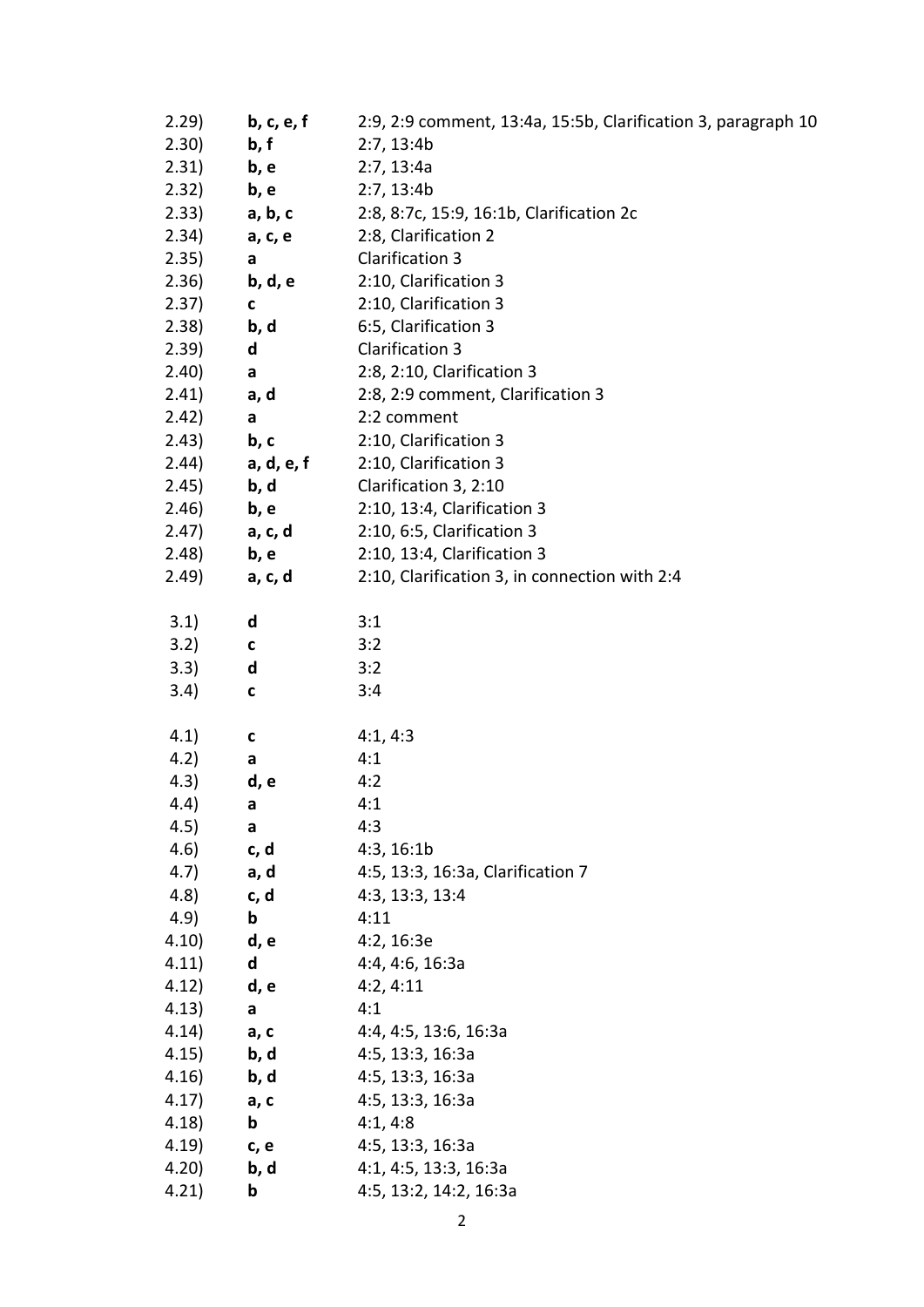| 4.22)  | a, c, e                           | 4:6, 13:1a, 16:3a                                        |
|--------|-----------------------------------|----------------------------------------------------------|
| 4.23)  | a, c                              | 4:6, 13:1a, 16:3a                                        |
| 4.24)  | $\mathbf c$                       | 4:6, 16:3a                                               |
| 4.25)  | c, d                              | 4:1, 4:5, 13:1, 16:3a                                    |
| 4.26)  | a, e                              | 4:10, 8:7, 16:1b                                         |
| 4.27)  | a, d                              | 4:5, 14:1a, 16:3a, clarification 7                       |
| 4.28)  | a                                 | 4:4 comment                                              |
| 4.29)  | C                                 | 4:2, 8:7, 16:3e                                          |
| (4.30) | a, b, f                           | 4:11, 8:6b, 13:3, 16:6a, 16:8                            |
| 4.31)  | a, b, d                           | 4:2, 13:1                                                |
| 4.32)  | a                                 | 4:7, 4:8, 4:9                                            |
| 4.33)  | a, d                              | 4:6, 16:3d                                               |
| 4.34)  | b, d, e, f                        | 4:2, 4:3                                                 |
| 4.35)  | C                                 | 4:11                                                     |
| 4.36)  | d                                 | 4:2, 16:3e                                               |
| 4.37)  | b, c                              | 4:4,4:11                                                 |
| 4.38)  | a, b, d                           | 4:6, 16:3a                                               |
| 4.39)  | b, c                              | 4:6                                                      |
| 4.40)  | <b>b, c, e, f</b> $4:3, 9:1, 9:2$ |                                                          |
| 4.41)  | b, d, e, f                        | 4:11 - Clarification 8                                   |
| 4.42)  | b                                 | $4:11$ - Clarification 8                                 |
| 4.43)  | b, c, d, g, i                     | 2:8, 4:5, 4:11, 13:2, 14:1, Clarification 8              |
| 4.44)  | C                                 | $4:11$ - Clarification 8                                 |
| 4.45)  | b, c, d, f                        | 2:8, 4:11, 8:4, 16:3c, Clarification 8                   |
| 4.46)  | b, c, e, f                        | 2:8, 4.11, 8.4, 16.3c, Clarification 8                   |
| 4.47)  | b, c                              | 4:11, 8-7, 16:1b, Clarification 8                        |
| 4.48)  | a                                 | 4:11, Clarification 8                                    |
| 4.49)  | a, c                              | 4:11, Clarification 8                                    |
| 4.50)  | C                                 | 4:11 third paragraph                                     |
| 4.51)  | C                                 | 4:11, Clarification 8                                    |
| 4.52)  | b                                 | 4:11, Clarification 8                                    |
| 4.53)  | b                                 | 4:11, Clarification 8                                    |
| 4.54)  | b                                 | 4:11, Clarification 8                                    |
| 4.55)  | b                                 | 4:11, Clarification 8                                    |
| 4.56)  | b                                 | 4:11, Clarification 8                                    |
| 4.57)  | b, d, f                           | 4:9, Regulations on Protective Equipment and Accessories |
| 4.58)  | a, d                              | 4:7, 4:9, Guidelines                                     |
| 4.59)  | a, d, e                           | 4:3, 4:7, 4:8, New Guideline                             |
| 4.60)  | a, b, d                           | 2:8, 4:5, 13:1a                                          |
| 4.61)  | a, c, d                           | 2:8, 4:5, 14:1                                           |
| 5.1)   | C                                 | 1:3, 5:6, 12:1, 12:2, 15:5b                              |
| 5.2)   | C                                 | 1:3, 5:3, 5:9, 6:2b, 13:1a                               |
| 5.3)   | C                                 | 5:6                                                      |
| 5.4)   | b                                 | 5:10, 13:1a                                              |
| 5.5)   | b                                 | 5:10, 13:1a                                              |
| 5.6)   | C                                 | 5:10, 13:1a                                              |
| 5.7)   | a                                 | 5:10, 12:1                                               |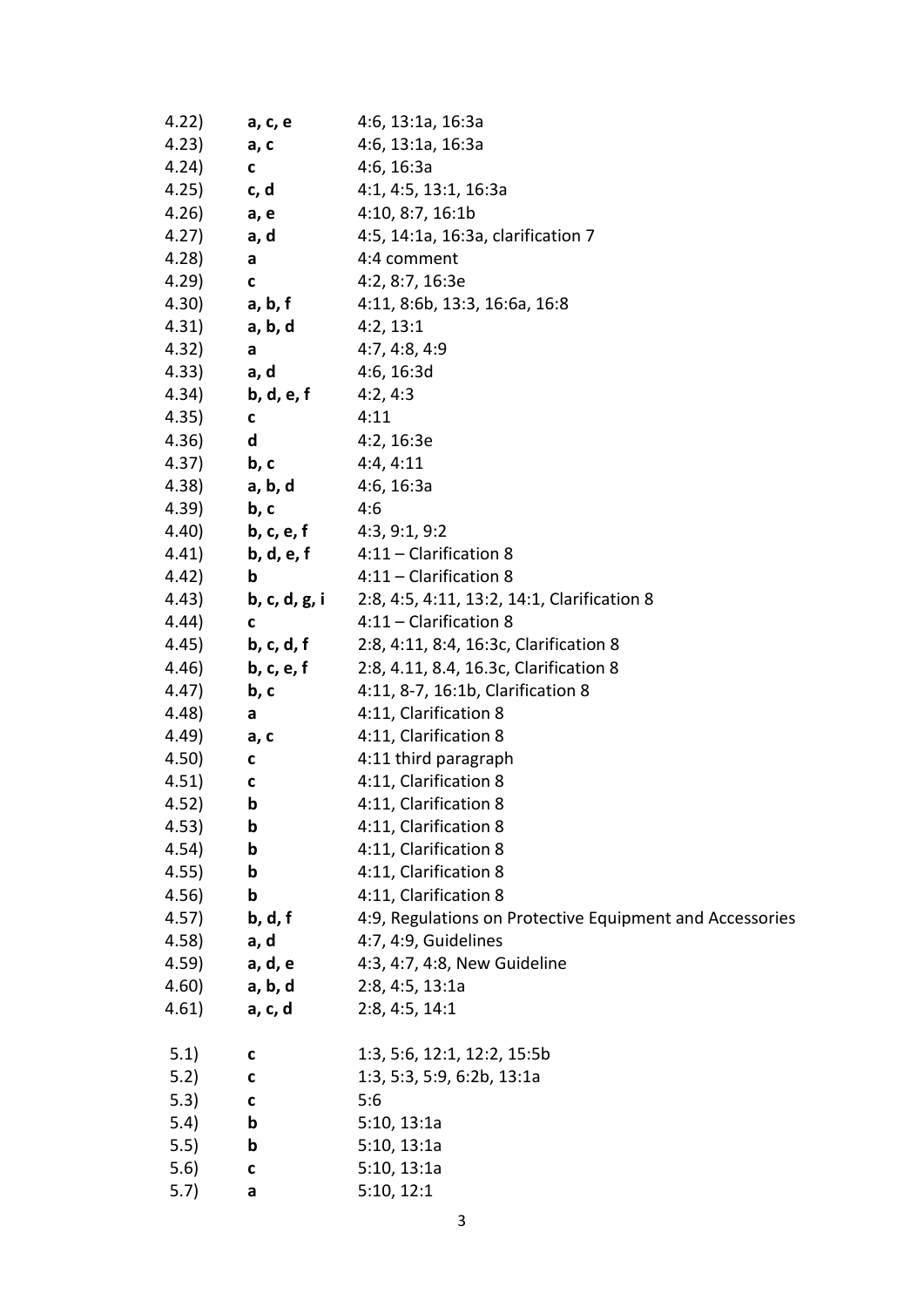| 5.8)  | d            | 5:3, 5:6, 15:7                          |
|-------|--------------|-----------------------------------------|
| 5.9)  | d            | 5:9, 6:1, 13:1a                         |
| 5.10) | a            | 5:3                                     |
| 5.11) | b            | 5:3, 7:6, 13:6, 15:1                    |
| 5.12) | C            | 5:9, 13:1a                              |
| 5.13) | a            | 5:7, 5:8                                |
|       |              |                                         |
| 6.1)  | d            | 1:3, 6:5, 12:1                          |
| 6.2)  | b            | 6:5, 12:1                               |
| 6.3)  | a            | 6:5                                     |
| 6.4)  | a            | 6:5                                     |
| 6.5)  | d            | 6:7b, 13:1a                             |
| 6.6)  | C            | 6:7b, 13:1a                             |
| 6.7)  | $\mathbf{C}$ | 6:7b, 13:1a                             |
| 6.8)  | a, d         | 6:2c, 8:7f, 14:1a, 16:1b                |
| 6.9)  | b            | 6:2c, 14:1a, Clarification 6a           |
| 6.10) | C            | 5:3, 5:6, 6:7b                          |
| 6.11) | C            | 5:3, 5:6, 6:7b                          |
|       | b            | 6:2a, 12:1                              |
| 6.12) | a, b         |                                         |
| 6.13) |              | 4:5, 6:5, second paragraph, 13:3, 16:3a |
| 6.14) | a, b, c      | 6:2a, 12:1                              |
| 6.15) | b            | 6:7b                                    |
| 6.16) | b, c, d      | 2:8a, 4:5, 6:4, 12:1, 13:3              |
| 6.17) | b            | 5:3, 6:7c                               |
| 6.18) | b            | 6:5                                     |
| 6.19) | b, c         | 4:5, 6:5, first paragraph, 16:3a        |
| 6.20) | b            | 13:1b                                   |
| 6.21) | a            | 6:1, 1:3                                |
| 6.22) | b            | 6:2a                                    |
| 6.23) | d            | 6:3, 11:1                               |
| 6.24) | b, c         | 6:2, 8:7f, 14:1a, Clarification         |
|       |              |                                         |
| 7.1)  | b            | 7:10, 11:1                              |
| 7.2)  | a            | 7:1                                     |
| 7.3)  | b            | 7:3a                                    |
| 7.4)  | a            | 7:3d                                    |
| 7.5)  | b            | 7:3                                     |
| 7.6)  | b            | 7:3, 7:4, 7:7                           |
| 7.7)  | $\mathbf c$  | 7:4b                                    |
| 7.8)  | b            | 7:6                                     |
| 7.9)  | b            | 7:7, 13:1a                              |
| 7.10) | b            | 7:7, 13:1a                              |
| 7.11) | C            | 7:7, 13:1a                              |
| 7.12) | b            | 7:9, 11:1                               |
| 7.13) | d            | 7:9, 15:2                               |
| 7.14) | a            | 7:4,8:1a                                |
| 7.15) | C            | 7:10, 8:1c, 13:1a                       |
| 7.16) | a            | 7:1                                     |
|       |              |                                         |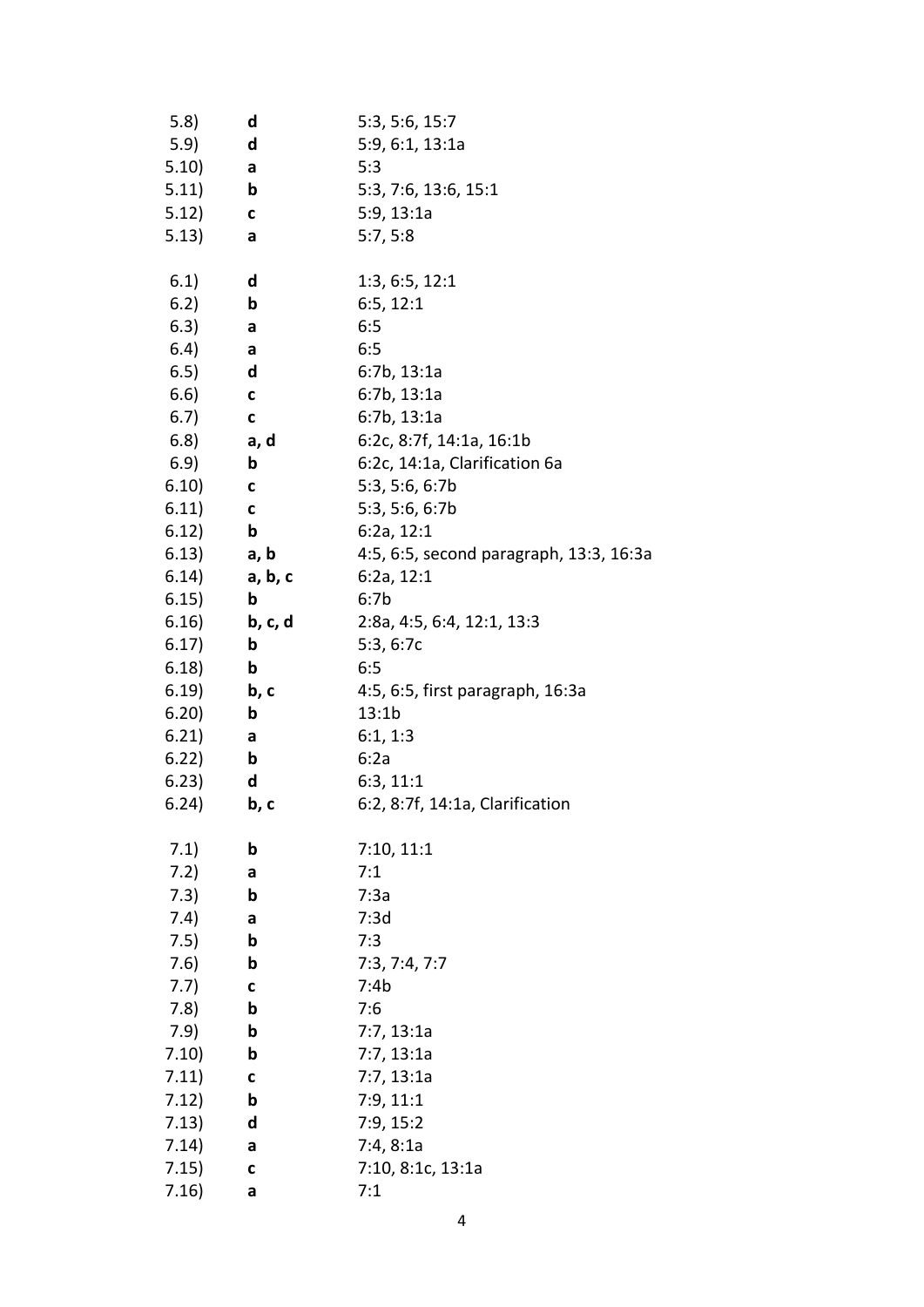| 7.17) | b            | 7:10                                                            |
|-------|--------------|-----------------------------------------------------------------|
| 7.18) | b            | 7:12                                                            |
| 7.19) | b            | 7:1, 7:6                                                        |
| 7.20) | b            | 7:8                                                             |
| 7.21) | a            | 7:1, 7:3 comment                                                |
| 7.22) | b            | 7:11, Clarification 4                                           |
| 7.23) | a            | 7:11, 7:12, Clarification 4.B.2                                 |
| 7.24) | a, b         | Clarification 4.C                                               |
| 7.25) | b, c, d      | Clarification 4                                                 |
| 7.26) | d            | 7:11, 7:12, Clarification 4.B.B1                                |
| 7.27) | a, d, e      | <b>Clarification 4</b>                                          |
| 7.28) | b, c, d, e   | 7:11, Clarification 4                                           |
| 7.29) | C            | 7:11-12, Clarification 4, Appendix 3 (Training support "Passive |
|       |              | play")                                                          |
| 7.30) | b            | 7:11-12, Clarification 4, Appendix 3 (Training support "Passive |
|       |              | play")                                                          |
| 7.31) | C            | 7:11-12, Clarification 4                                        |
| 7.32) | $\mathbf{C}$ | 7:11-12, Clarification 3, Appendix 3 (Training support "Passive |
|       |              | play")                                                          |
| 7.33) | b, c         | 7:11-12, Clarification 3, Appendix 3 (Training support "Passive |
|       |              | play")                                                          |
| 7.34) | C            | 7:11, 7:12, Clarification 4d, New Guideline                     |
|       |              |                                                                 |
| 8.1)  | c, e         | 4:6, 8:10b, 14:1a, 16:6b                                        |
| 8.2)  | a, d, e      | 4:3, 8:10b, 14:1a, 16:1b, 16:6a, 16:6b                          |
| 8.3)  | a, c         | 8:7a, 16:3e, 16:10                                              |
| 8.4)  | a, c, f      | 4:5, 8:10a, 16:3a, 16:6d, 16:8, 16:9c                           |
| 8.5)  | d            | 4:6, 8:10b, 14:1a, 16:6b, 16:8                                  |
| 8.6)  | C            | 8:1c                                                            |
| 8.7)  | b, e         | 8:2a, 14:1a                                                     |
| 8.8)  | b, c         | 8:5 comment, 14:1a, 16:6a, Clarification 6b                     |
| 8.9)  | a, b         | 8:3, 13:1b, 16:3b                                               |
| 8.10) | b, d         | 8:5, 14:1a, 16:6a                                               |
| 8.11) | a, c         | 8:3, 13:1b, 16:1a                                               |
| 8.12) | b, e         | 8:4b, 14:1a, 16:3c                                              |
| 8.13) | a, b         | 8:5, 8:6, 16:6a                                                 |
| 8.14) | a, c, e, f   | 2:8a, 8:10b, 14:1a, 16:6b                                       |
| 8.15) | b, e, f      | 8:10b, 14:1a, 16:6b                                             |
| 8.16) | b, c         | 8:10a, 8:10b, 16:6b                                             |
| 8.17) | c, d         | 8:10a, 16:6b, 16:8, 16:11b                                      |
| 8.18) | c, d         | 8:7a, 16:1b                                                     |
| 8.19) | b, d         | 8:10a, 16:6b                                                    |
| 8.20) | a            | 8:3, 16:3b                                                      |
| 8.21) | a            | 4:6, 8:7e, 8:8b, 8:9, 16:6b                                     |
| 8.22) | b, d         | 8:5, 13:1b, 16:6a, Clarification 6                              |
| 8.23) | b, e         | 8:10, 16:6b                                                     |
| 8.24) | d            | 8:10a, 16:8                                                     |
| 8.25) | d            | 8:6b, 16:6a                                                     |
|       |              |                                                                 |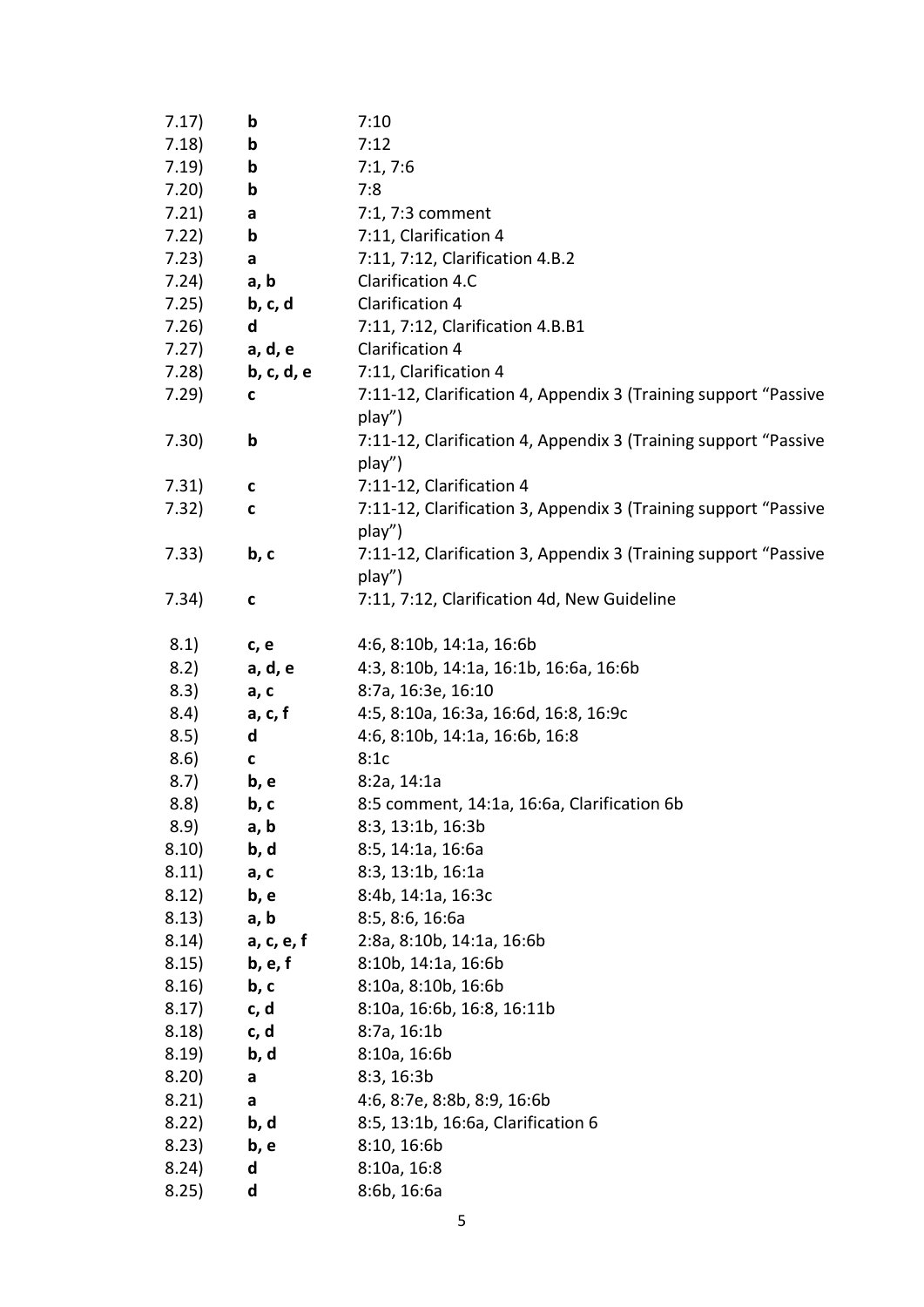| 8.26)                                           | C           | 8:10a, 16:6b, 16:11b, 17:10                                    |
|-------------------------------------------------|-------------|----------------------------------------------------------------|
| 8.27)                                           | d           | 8:10a, 16:6a, 16:11b, 17:10                                    |
| 8.28)                                           | a, c        | 8:5, 13:1b, 16:6a                                              |
| 8.29)                                           | b, c, d, e  | 8:5, 8:9a, 8:9d, 16:6a, 16:6b                                  |
| 8.30)                                           | a, b, d     | 2:8a, 4:11, 8:6a, 16:6a, 17:2, 17:10                           |
| 8.31)                                           | a, b, d     | 8:3, 8:7c, 8:8b, 14:10, 16:1b, 16:3c                           |
| 8.32) c, d, e                                   |             | 8:7                                                            |
| 8.33)                                           | a, b, d     | 8:5, 8:6, 8:9f                                                 |
| 8.34)                                           | b, d        | 8:10c, 10:3, 15:2, 16:6b                                       |
| 8.35)                                           | a, c, e, f  | 2:8a, 8:7a, 16:3d                                              |
| 8.36)                                           | c, f        | 8:5 comment, 14:1a, 16:6a                                      |
| 8.37)                                           | d, f        | 8:10, 16:6b                                                    |
| 8.38)                                           | c, d        | 2:8, 8:7a, 8:10a, 16:6b, 16:8, Substitution Area Regulations 5 |
| 8.39)                                           | b, d, e     | 8:7c, 12:2, 15:4, 15:9, 16:1b, 16:3d                           |
| 8.40)                                           | a, c        | 6:5, 8:2, 8:3, 12:1                                            |
| 8.41)                                           | $\mathbf c$ | 8:8a, 16:3f                                                    |
| 8.42)                                           | $\mathbf c$ | 8:9, 16:6b                                                     |
| 8.43)                                           | a, b, d     | 2:8, 8:4b, 9:1, 10:2, 16:3c                                    |
| 8.44)                                           | c, e        | 8:5 comment, 14:1a, 16:6a, Clarification 6c                    |
| 8.45)                                           | a, b, e, f  | 8:9a, 8:9d, 8:10a                                              |
| 8.46)                                           | c, e        | 8:5 Comment 2nd paragraph, 14:1, 14:2, Guidelines              |
| 8.47)                                           | C           | 4:1, 8:1, 8:2, 14:1a, Clarification 6c                         |
| 8.48)                                           | c, d, e     | 2:8, 4:1, 8:4b, 14:1a, 16:3c, Clarification 6c                 |
| 8.49)                                           | $\mathbf b$ | 4:1, 8:2, 13:1b                                                |
| 8.50)                                           | a, b, e     | $2:8, 4:1, 4:4-6, 12:1$ (II)                                   |
| 8.51)                                           | c, d        | 4:1, 8:7, 14:1a, 16:1b, 16:3d                                  |
| 8.52)                                           | a, c        | 2:8, 4:1, 12:1, 12:2                                           |
| 8.53)                                           | a, c        | $4:1, 4:4-5, 13:1b$                                            |
| 8.54)                                           | a, d        | $4:1, 4:4-5, 14:1$                                             |
| 8.55)                                           | a, d        | 4:1                                                            |
| 8.56)                                           | b, d        | 8:4b, 13:1b, 16:3c                                             |
| 8.57)                                           | c, e        | 2:4, 8:5a, 8:10d, 16:6a                                        |
| 8.58)                                           | a, d, e     | 2:8, 8:5a, 13:1b, 16:6a                                        |
| 8.59)                                           | a, c, e     | 2:8, 8:10c                                                     |
| 8.60)                                           | a, c        | 2:8, 8:7, 15:7, 15:9, 16:3d                                    |
| $8.61$ b, d                                     |             | 2:8, 8:10c                                                     |
| 8.62)                                           | b, d, f     | 2:8, 8:10c                                                     |
| 8.63)                                           | a, b, f     | 2:8, 8:9, 10:2                                                 |
| 8.64)                                           | b, d        | 2:4, 2:5, 2:6, 15:2, 15:4, 15:9, 16:3                          |
| 8.65)                                           | b, c, d     | 2:8, 8:5 comments and Guideline, 14:1a                         |
| 8.66)                                           | b, d        | 8:10c and Guideline                                            |
| 8.67)                                           | a           | 2:3, 2:4, Guideline 8:10c                                      |
| 8.68)                                           | a, d, f     | 2:8, 8:10c, New Guideline                                      |
| 8.69)                                           | a, d, f     | 2:8, 8:10c, New Guideline                                      |
| 8.70)                                           | a, c, e     | 2:8, 8:10c, New Guideline                                      |
| 8.71)                                           | b, e, f     | 2:8, 8:5, 8:10d, 14:2, New Guideline                           |
| 8.72) b, c, f                                   |             | 2:8, 8:5, 8:10d, 14:2, New Guideline                           |
| 8.73) <b>b</b> , <b>c</b> , <b>e</b> , <b>f</b> |             | 2:8, 8:10d, Guidelines 8:10d, 14:2                             |
|                                                 |             |                                                                |
|                                                 |             | 6                                                              |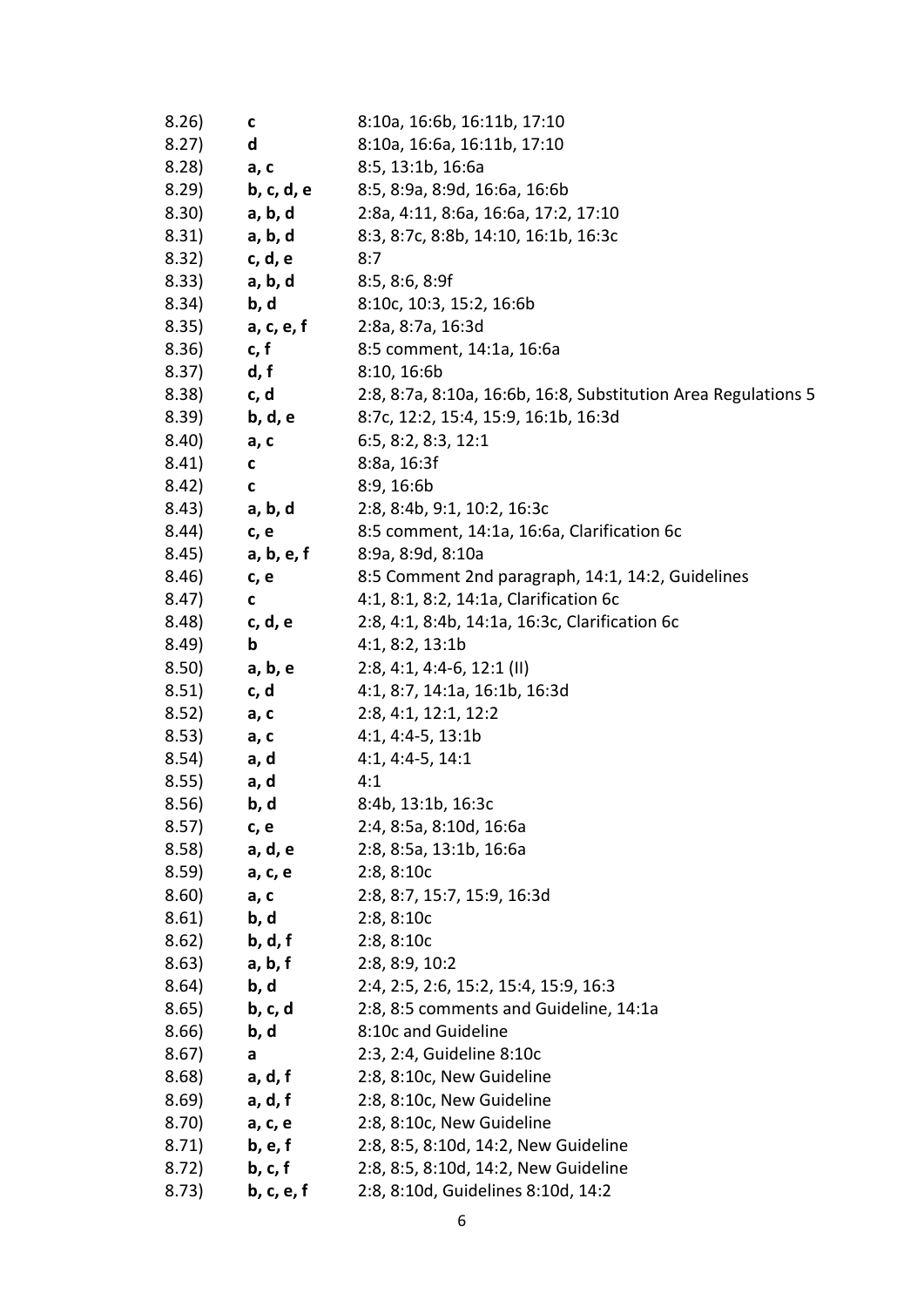| 9.1)          | b, d         | 7:8, 9:1, 13:2, 16:1b              |
|---------------|--------------|------------------------------------|
| 9.2)          | b            | 7:8, 9:1, 13:2                     |
| 9.3)          | d            | 6:3b, 9:1, 13:2                    |
| 9.4)          | $\mathbf c$  | 6:4, 9:1, 12:1                     |
| 9.5)          | $\mathbf{C}$ | 9:1, 14:2                          |
| 9.6)          | b, d         | 9:1, comment                       |
| 9.7) c, e     |              | 9:1, comment                       |
| 9.8)          | b, c         | 4:6, 9:1, 9:2, 16:3a               |
| 9.9)          | a            | 9:1, 15:2                          |
| $(9.10)$ a, c |              | 8:7e, 9:1, 16:1b                   |
| 10.1)         | a            | 10:1                               |
| 10.2)         | b            | 10:1                               |
| (10.3)        | $\mathbf{C}$ | 10:3                               |
| 10.4)         | a            | 10:3, 15:1, 15:6                   |
| (10.5)        | $\mathbf{C}$ | 9:1, 10:4, 15:2                    |
| 10.6)         | b, d, e      | 10:3, 15:2, 15:3, 15:4             |
|               |              |                                    |
| 10.7)         | b            | 10:3, 15:7                         |
| (11.1)        | d            | 11:4, 15:1, 15:5                   |
| (11.2)        | a            | 11:4, 15:2                         |
| 11.3)         | a            | 11:4, 15:1, 15:5                   |
| (11.4)        | b            | 11:1                               |
| 11.5)         | b, c         | 11:5, 13:8, 15:4                   |
| 11.6)         | a            | 11:1                               |
| 12.1)         | c            | 1:3, 12:2                          |
| 12.2)         | b, c         | 1:3, 12:1, 14:9                    |
| (12.3)        | C            | 12:1                               |
| 12.4)         | d            | 12:2, 15:5b                        |
| 12.5)         | b            | 12:2                               |
| 12.6)         | b            | 12:2                               |
| 12.7)         | a            | $12:1 -$ Hand signals              |
| 12.8)         |              | 12:2                               |
| 12.9)         | a<br>c, d    | 12:2                               |
| 12.10)        |              | 12:2                               |
|               | a<br>d       |                                    |
| 12.11)        |              | 9:1, 12:2, 15:2                    |
| 13.1)         | a, b, e      | 8:8b, 13:5, 15:5b, 16:3f           |
| 13.2)         | b, c, d      | 2:8a, 8:3, 13:2, 16:3b             |
| 13.3)         | b, d         | 8:8b, 13:5, 13:6 comment, 16:3f    |
| 13.4)         | a, d         | 8:8b, 13:5, 16:3f                  |
| 13.5)         | a            | 8:7a, 13:1a, 13:6, 16:1b           |
| 13.6)         | a            | 13:4a                              |
| $(13.7)$ c, d |              | 4:11, 13:4b, Clarification 2 and 8 |
| (13.8)        | C            | 8:8b, 13:5, 13:6 comment, 16:3f    |
| 13.9)         | b, c         | 4:5, 13:3, 16:3a                   |
| 13.10)        | b, c, d      | 7:11, 13:6, 13:6 comment           |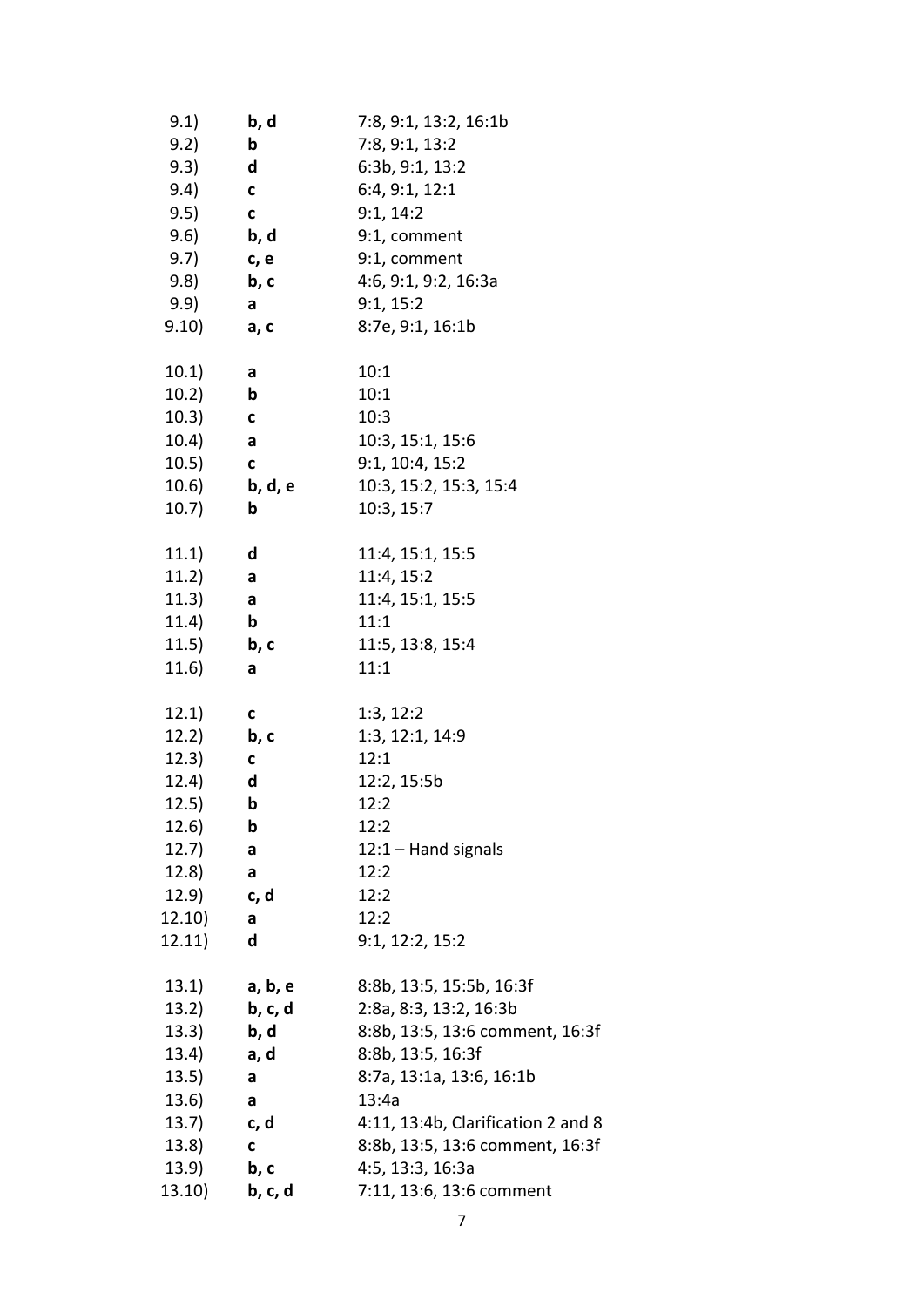| 13.11) | b, d         | 13:4a                                            |
|--------|--------------|--------------------------------------------------|
| 13.12) | a, c         | 8:7, 13:6, Substitution Area Regulations 5+6     |
| 13.13) | b            | 13:7, 15:1, 15:5b                                |
| 13.14) | b, c, d      | 13:4                                             |
| 13.15) | a, c, d      | 2:8, 8:3, 8:4, 13:3                              |
|        |              |                                                  |
| (14.1) | b            | 2:8a, 8:10a, 14:1c, 16:6b                        |
| 14.2)  | C            | 14:1a, 15:2                                      |
| (14.3) | $\mathbf{C}$ | 14:6                                             |
| 14.4)  | b, d         | 8:3c, 14:1a, 16:1a                               |
| 14.5)  | $\mathbf{C}$ | 13:1a, 14:7, 15:7                                |
| (14.6) | $\mathbf{C}$ | 14:8                                             |
| 14.7)  | d            | 14:10, 16:1b                                     |
| (14.8) | a            | 6:2c, 14:1a, Clarification 6                     |
| (14.9) | b            | 13:1a, 14:7, 15:7                                |
| 14.10) | b, c         | 8:7f, 14:1a, 16:1b, Clarification 6a             |
| 14.11) | c, d         | 8:2c, 14:1a, Clarification 6a                    |
| 14.12) | b, e         | 14:1c                                            |
| 14.13) | b, c         | 2:3, 14:1b, Clarification 6a                     |
| 14.14) | a            | 14:3, 14:5, 14:8, 14:9                           |
| 14.15) | a, c         | 6:2c, 8:7f, 14:1a, 16:3a                         |
| 14.16) | b, d, e      | 14:1c, Clarification 2a                          |
| 14.17) | C            | 6:4, 12:1, 13:2, 14:7                            |
| 14.18) | a            | 13:2, 14:4, 15:2                                 |
| 14.19) | a, b         | 8:5, 13:1b, Clarification 6                      |
| 14.20) | a            | 8:2, 8:3, Clarification 6c, New Guideline        |
| 14.21) | b, c, d      | 2:8, 8:4e, 14:1, Clarification 6c, New Guideline |
| 14.22) | b, e         | 8:7c, 14:1, Clarification 6c, New Guideline      |
| 14.23) | b, d, f      | 2:8, 8:4b, 14:1, Clarification 6c, New Guideline |
|        |              |                                                  |
| (15.1) | а            | 12:2, 15:2                                       |
| (15.2) | C            | 5:2, 12:2, 15:5b                                 |
| (15.3) | b, d         | 13:1a, 13:7, 15:7                                |
| 15.4)  | c, d         | 12:1, 12:2, 15:5, 15:9, 16:1a                    |
| (15.5) | b            | 15:2                                             |
| 15.6)  | b            | 12:1, 12:2, 15:2                                 |
| (15.7) | b            | 9:1, 15:2                                        |
| 15.8)  | $\mathbf c$  | 7:9, 13:1a, 15:2                                 |
| (15.9) | a            | 15:2                                             |
| 15.10) | a            | 15:5b, 15:9, 16:1a, 16:3b                        |
| 15.11) | a            | 13:7, 15:5b, 15:7                                |
| 15.12) | C            | 15:2                                             |
| 15.13) | $\mathbf{C}$ | 8:7c, 15:4, 15:9, 16:3d, 16:5, 16:6d             |
| 15.14) | d            | 13:7, 15:7                                       |
| 15.15) | a, b         | 13:3, 15:1, 15:7                                 |
| 15.16) | $\mathbf{C}$ | 12:2, 13:1a, 15:2                                |
| 15.17) | a            | 15:1, 15:2                                       |
| 15.18) | d            | 6:4, 12:1, 12:2, 15:2                            |
|        |              |                                                  |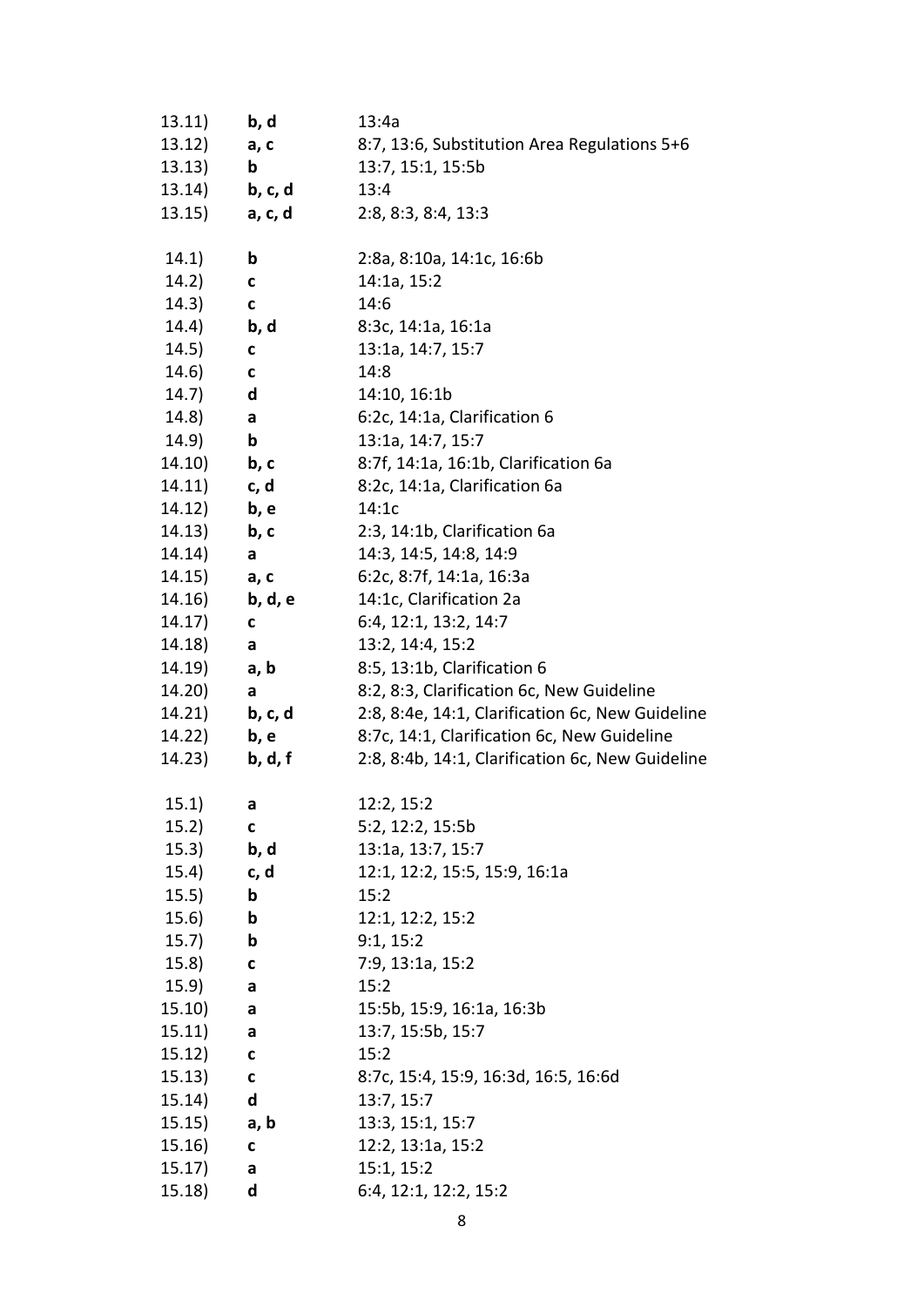| 15.19)        | с                        | 15:2, 15:7                                                 |
|---------------|--------------------------|------------------------------------------------------------|
| 15.20)        | e                        | 2:3, 2:4, 15:5a                                            |
| 15.21)        | b, c                     | 13:7, 15:1, 15:5, 15:6, 15:7, 2nd paragraph                |
| 15.22)        | a                        | 12:2, 15:2                                                 |
| 15.23)        | a                        | 15:2, 15:7, 15:8                                           |
| 15.24)        | C                        | 15:5b, 15:7                                                |
| 15.25)        | a                        | 13:2, 15:7, 2nd Paragraph                                  |
|               |                          |                                                            |
| 16.1)         | C                        | 16:9                                                       |
| 16.2)         | $\mathbf{C}$             | 8:10a, 16:6b, 16:9c                                        |
| 16.3)         | $\mathbf b$              | 16:1 comment                                               |
| 16.4)         | C                        | 16:5                                                       |
| 16.5)         | a                        | 16:4                                                       |
| $(16.6)$ a, b |                          | 4:5, 8:10a, 16:3a, 16:6B, 16:6d, 16:9b                     |
| 16.7)         | a, d                     | 8:10a, 16:6b 16:9c                                         |
| 16.8) d, e    |                          | 8:10a, 16:6b, 16:9c                                        |
| 16.9)         | a, b, d                  | 4:2, 8:9, 16:1b, 16:6b, 16:9c                              |
| 16.10)        | C                        | 16:11b                                                     |
| 16.11)        | a                        | 8:6, 16:6a, 16:10, 17:10                                   |
| 16.12)        | $\mathsf{c}, \mathsf{d}$ | 8:10a, 16:6b, 16:10, 17:10                                 |
| 16.13)        | b                        | 8:9, 16:10, 16:6b                                          |
| 16.14)        | C                        | 16:11c                                                     |
| 16.15)        | a, b                     | 8:10a, 16:6, 16:10                                         |
| 16.16)        | b                        | 16:9 <sub>b</sub>                                          |
| 16.17)        | b, d                     | 16:3d, 16:5, 16:10                                         |
| 16.18)        | c, e, f                  | 4:11, 16:3e, 16:3 comment, Clarification 8c                |
| 16.19)        | e                        | 8:6b, 16:9d                                                |
| 16.20)        | b                        | 8:7a, 16:3d, 16:9a                                         |
| 16.21)        | a, b, c, d, e            | 16:9                                                       |
| 16.22)        | b, e                     | 8:10a, 16:3a, 16:6d, 16:9d                                 |
| 16.23)        | d                        | 16:6c                                                      |
|               |                          |                                                            |
| 17.1)         | c, d                     | 2:8d, 17:7                                                 |
| 17.2)         | f                        | 2:3, 17:9                                                  |
| (17.3)        | b, d                     | 17:6                                                       |
| 17.4)         | $\mathbf b$              | 17:9                                                       |
| 17.5)         | e                        | 8:5, 8:10a-d, 16:6, 17:10                                  |
| 17.6)         | C                        | 4:2, 17:11                                                 |
| 17.7)         | d                        | 17:9                                                       |
| (17.8)        | d                        | 17:1                                                       |
| 17.9)         | c, d                     | 17:7                                                       |
|               |                          |                                                            |
| 18.1)         | b, d, e                  | 18:1, 18:2                                                 |
| 18.2)         | c, e                     | Clarification 7                                            |
| 18.3)         | c, e                     | 18:1, Clarification 7Ba                                    |
| 18.4)         | b, d                     | 8:10a, 13:6, 16:6b, Clarification 7.B.b, Substitution Area |
|               |                          | <b>Regulations 5</b>                                       |
|               | a, d                     | 13:4a, Clarification 7.B.a                                 |
| 18.5)         |                          |                                                            |